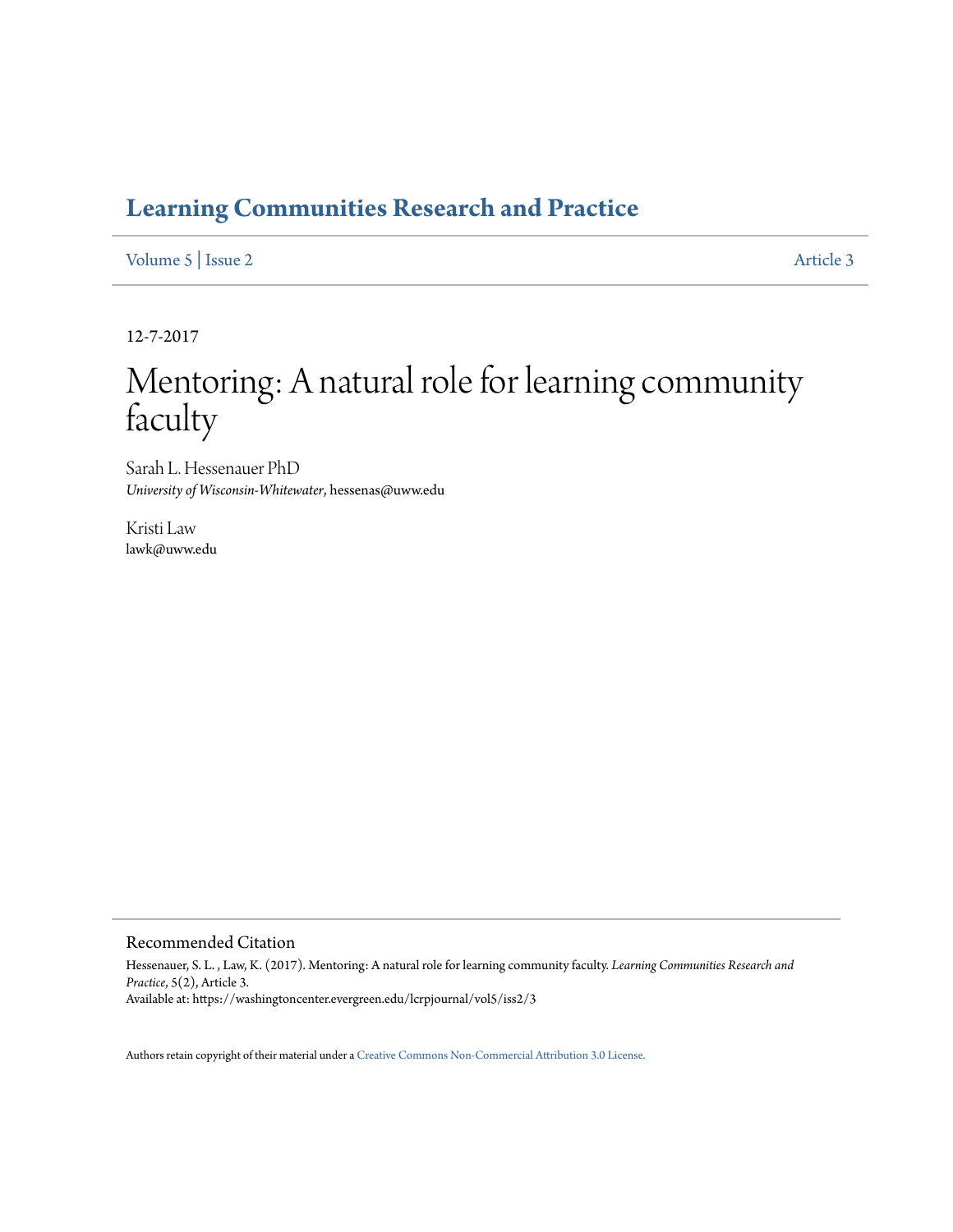## Mentoring: A natural role for learning community faculty

#### **Abstract**

The purpose of this article is to highlight mentoring as an important piece of leading a learning community. The authors will share a definition of mentoring which is applicable to the learning community experience. Characteristics of mentoring will be described, including types of mentoring and mentor-mentee relationships. The authors will apply these concepts to their role as facilitators for a learning community at a teaching-centered, 4-year institution. They will reflect on mentoring in a discipline-focused learning community, share experiences, and discuss the benefits identified for both faculty and students.

#### **Keywords**

Mentoring, learning community, peer mentor

**Cover Page Footnote** NA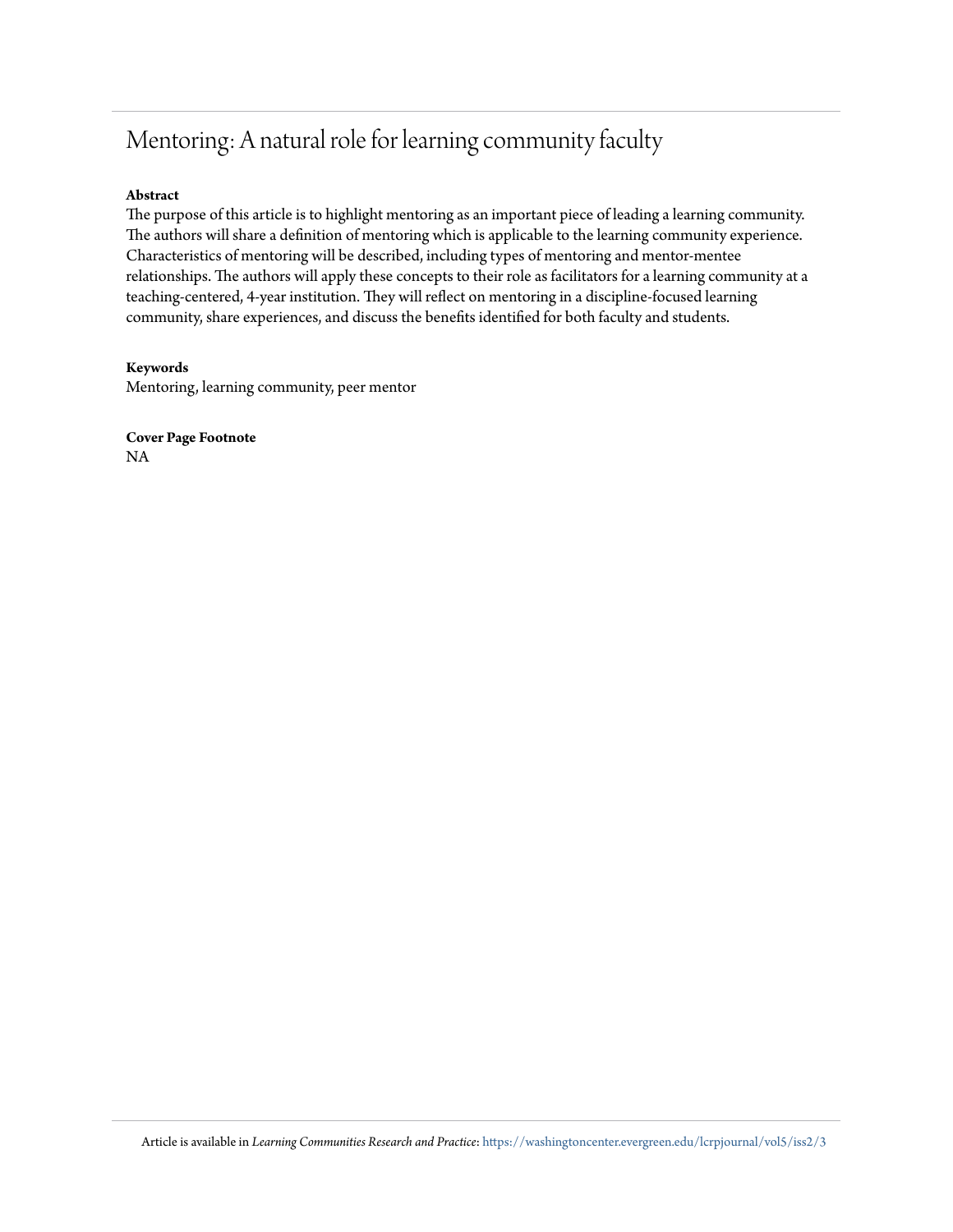#### **Introduction**

Research suggests that mentoring can help undergraduate students in a number of ways: it supports the transition and adjustment to the first year of college; fosters the development of career skills, professional skills, leadership skills; assists with academic progress and improved grades; and leads to higher levels of degree completion (Crisp, Baker, Griffin, Lunsford & Pifer, 2017; Gutiérrez, 2012). In addition, early faculty contact and mentoring can lead to enhanced mentorship interactions by the end of mentees senior year in college (Fuentes, Alvarado, Berdan, & DeAngelo, 2014). In our undergraduate social work learning community, mentoring—both formal and informal—has become central to our method of leadership and teaching. As a result of our experiences, we have realized that learning communities provide structural opportunities for mentoring and that this is an area that should be further studied and developed. In this article, we adhere to the definition of mentoring by Johnson (2016) as "a personal and reciprocal relationship in which a more experienced (usually older) faculty member acts as a guide, role model, teacher, and sponsor of a less experienced (usually younger) student or faculty member. A mentor provides the mentee with knowledge, advice, counsel, challenge, and support in the mentee's pursuit of becoming a full member of a particular profession" (Johnson, 2016, p. 23). This mentoring can occur either inside or outside of the classroom.

#### **Characteristics of Mentoring**

Crisp et al. (2017) identify four main areas of mentoring: (1) mentoring relationships are focused on the growth and development of students and can be constructed in various forms; (2) mentoring experiences may include broad forms of support that include professional, career, and emotional support; (3) mentoring relationships are personal and reciprocal; and, (4) relative to their students, mentors have more experience, influence, or achievement within the educational environment. Learning communities provide a structural context for mentoring that can build in or draw from all four areas.

Many learning communities are initiated to help students adjust to a new environment and to focus on a major or professional identity. In learning communities developed around a major, as is the case in our program, mentoring is a valuable tool in the student's growth because the assigned faculty have many of the resources and tools to help students succeed in the identified major. Learning communities can also be intentionally designed to ensure students' access to their faculty mentors and thus benefit from their experiences in and wisdom about specific fields in the major. For instance, in our learning community—in which faculty teach two social work related classes and students are pre-enrolled—both mentors and their mentees are required to engage once a month in an out-of-class event, typically social in nature. This combination of formal and informal settings provides essential time to learn about an individual student's growth and development, to provide emotional and professional support, and to build the foundations of a mentoring relationship.

Mentoring fosters relationships which may vary according to the individuals involved and the type of learning community program. These relationships may also be influenced by how mentoring is supported within program structures. Although most freshman learning communities

1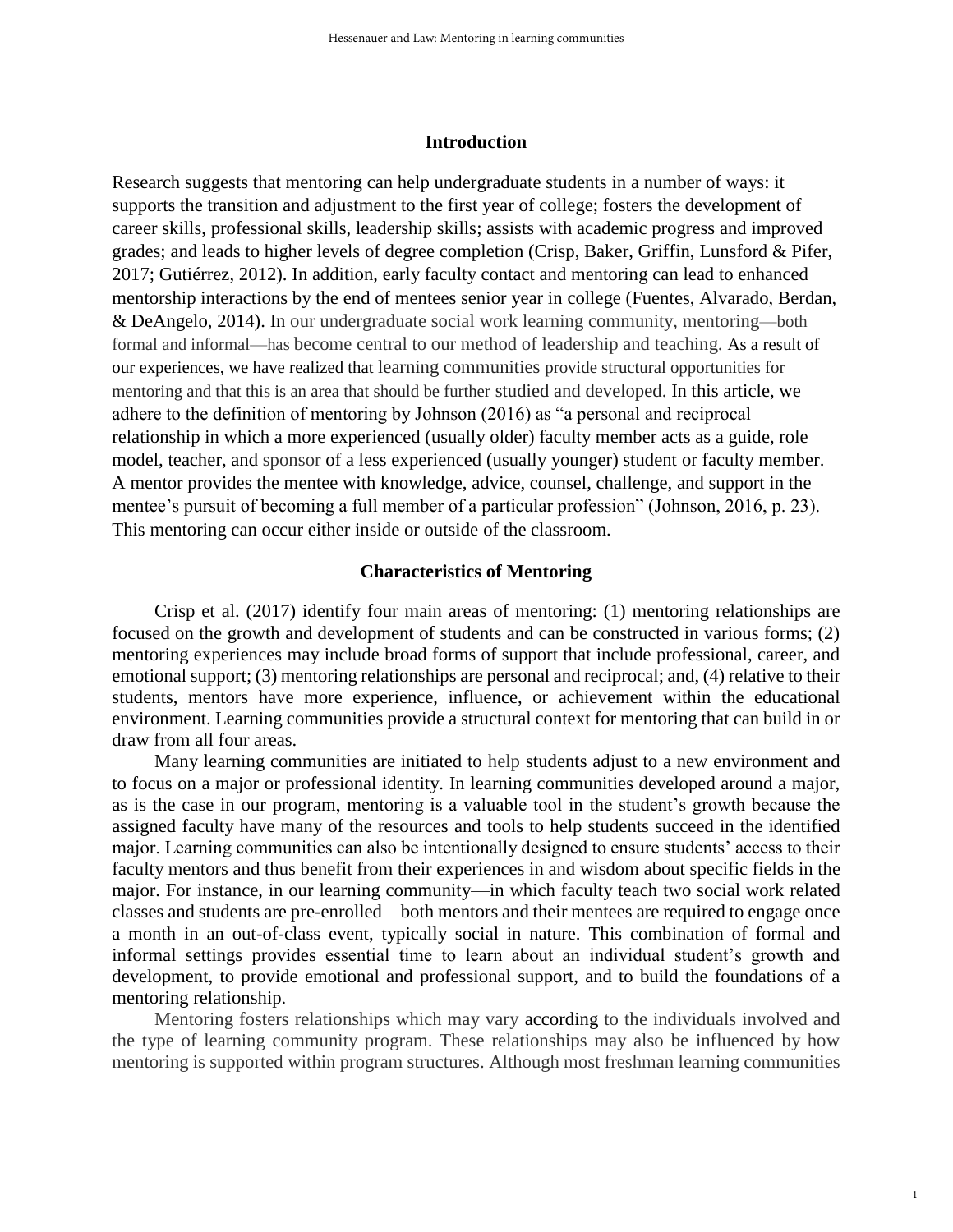share commonalities in structure, each university implements its own adaptation.<sup>1</sup> While mentoring is not explicitly part of the basic model, it does offer a logical adaptation that is congruent with the pedagogical aims of learning communities. In our own situation, we enjoy the relationships with learning community students, prioritizing the relationships so that they ultimately benefit the student and the faculty, for instance, by working on research together and by encouraging students to become leaders for other students. One way we manage time so that the relationships blossom is by scheduling overlapping classroom and department events.

Mentoring programs can be impacted by the type of relationship between the mentor and mentee (Leidenfrost, Strassnig, Schütz, Carbon, & Schabmann, 2014). Relationships can be described as *formal*, for example, assigning faculty as mentors to students, or *informal*, such as instances in which students and faculty come together spontaneously or informally (Leidenfrost et al., 2014). Research shows greater benefits derive from informal mentoring in which the relationship develops from frequent positive interactions and shared interests (Johnson, 2016). In our program, the institutional nature of the learning community structure means that the mentoring relationship initially is formal, with delimited time frames of one to two years. For ongoing and informal relationships, the mentee and mentor must initiate activities outside of the institution's direction.

Although there is little research identifying which characteristics of mentors have the most significant impact (Crisp, et al., 2017), Eller, Lev, & Feurer (2014) describe eight themes of an effective mentoring relationship. These include (1) open communication and accessibility; (2) goals and challenges; (3) passion and inspiration; (4) caring personal relationship; (5) mutual respect and trust; (6) exchange of knowledge; (7) independence and collaboration; and (8) role modeling. In order to enhance the development of mentoring relationships, faculty members should receive training that focuses on how to nurture these characteristic themes. However, Leidenfrost et al. (2014) found that "any mentoring style is better than no mentoring at all" (p. 108). In terms of our own work, we have found the greatest benefit from sharing our passion for social work, modeling the principles and practices of the profession, and collaborating with students. Students' comments reinforce our perception that these factors motivate them to want to enter the field of social work.

Learning Communities may be an effective strategy for addressing a gap in students' access to mentoring relationships. Crisp, et al. (2017) found that mentoring can promote "social justice by supporting and equalizing academic outcomes for traditionally marginalized and underrepresented students" (p.16), but that "underrepresented groups may not have equitable access to mentoring support when compared to majority groups" (p. 17). This gap results from first generation students being underfunded and less supported as they search for models to navigate the college experience. By design, Learning Communities create structures that increase chances for underrepresented students to meet other students as well as the faculty who support them. .On our campus, students from underrepresented minority groups are strongly encouraged to join a learning community. Our social work learning community has a ratio of underrepresented students that is routinely higher than the campus average, thus potentially providing these students with greater access to mentoring relationships.

Finally, evidence suggests that mentoring not only positively impacts the mentee but also the faculty member engaged in mentoring (Johnson, 2016; Leidenfrost, et al., 2014). One immediate benefit for faculty is the opportunity to identify students who can work with them on research or

 $\overline{\phantom{a}}$ 

<sup>1</sup> See defining features of Learning Communities at [\(http://wacenter.evergreen.edu/new-era](http://wacenter.evergreen.edu/new-era-lcs/definingfeatures.html))[lcs/definingfeatures.html\)](http://wacenter.evergreen.edu/new-era-lcs/definingfeatures.html))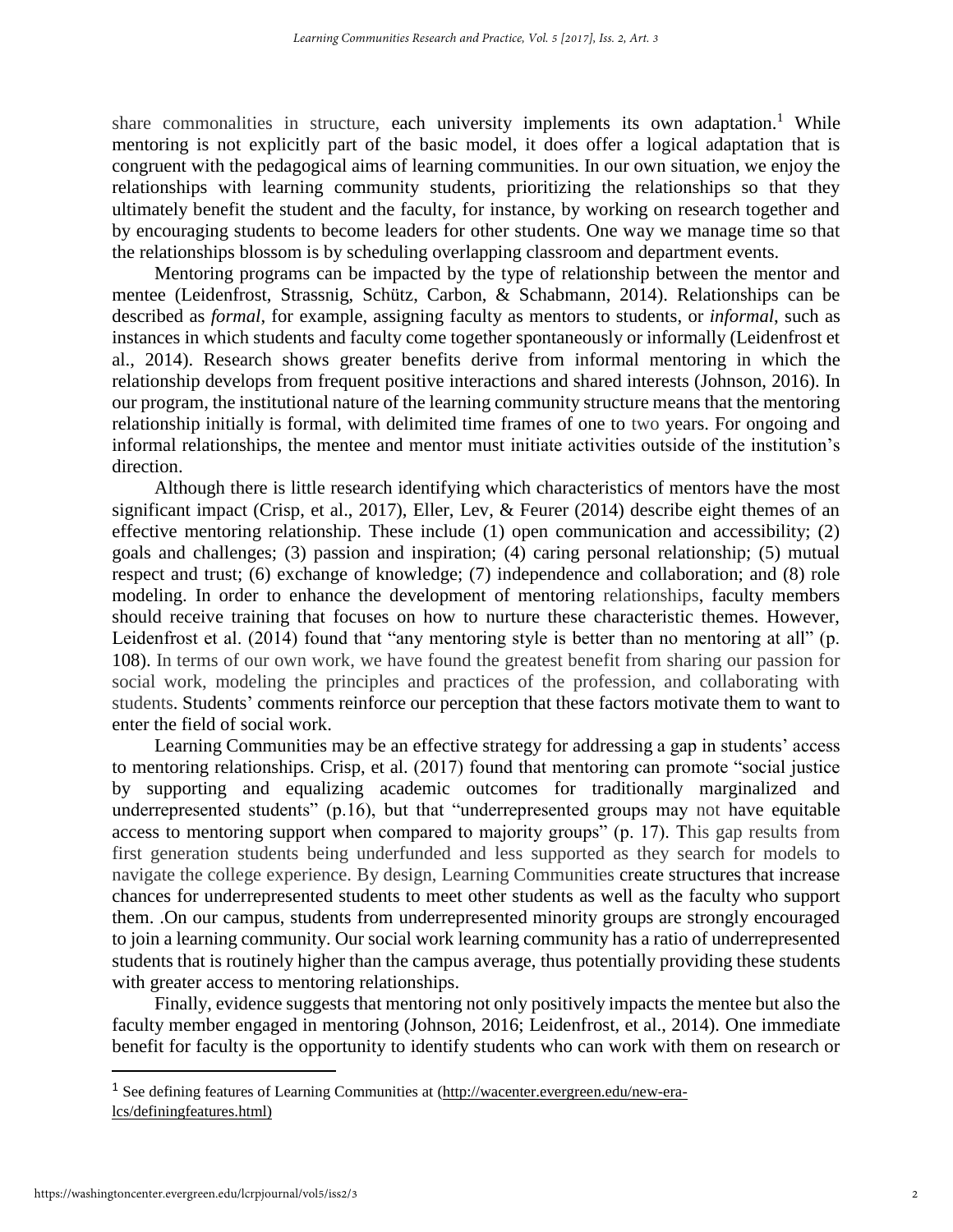other projects (Gutierrez, 2012). Other, less tangible outcomes for faculty include the ability to shape future professionals, expand their understanding of different life experiences, increase their sense of personal satisfaction or fulfillment, encourage their efforts to remain current in the field, and/or lead to development of friendships or supportive relationships (Johnson, 2016; Gutierrez, 2012). Our experiences bear this out: learning community faculty have observed that as a result of their work with students, they feel re-energized and appreciate developing a new perspective on their own work. Thus, when mentoring goes well, the institution can also benefit by having a more fulfilled faculty member and a mentee who is more likely to become a mentor and to have higher academic success (Johnson, 2016).

#### **Applying Mentoring to the Learning Community Experience**

We recognize that mentoring is a skill that needs to be fostered and promoted over time. A continuing awareness of mentoring allows members of a learning community to develop their own emphasis and values. Our experiences have shaped a learning community that focuses on four main areas of mentoring. Faculty are invested in the background and developmental needs of each student, in engaging the student in more professional and career opportunities (including making connections with resources on campus for work and/or research), in spending time one-on-one with mentees, and in sharing more about the field of social work and opportunities for growth. Student mentees have been encouraged to seek out campus organizations, have been hired to assist in research, have participated in state and national research conferences with the faculty mentors, have become peer mentors on campus, have developed into campus leaders through involvement in student organizations, and have been hired to work in the social work office. In addition, as faculty have become more aware of research about student success, they have tailored mentoring opportunities that respond to that research. Over the last three years, anecdotal evidence on our learning, shows that 28 of the 64 learning community students reached out for more informal mentoring specifically from the learning community faculty. Although 36 did not reach out directly to the learning community faculty, some may have reached out to others on campus for mentoring support because of their experience in the learning community. This is an area the faculty are continuing to examine.

Our specific learning community is only available to freshmen, who nevertheless experience the benefits of mentoring and take this into more advanced study. Students who have engaged in mentoring relationships beyond the formal structure of the learning community demonstrated initiative early on by consistently attending learning community events, building relationships with the faculty, and seeking out opportunities to work with the faculty after formally transitioning from the learning community to their sophomore year. The familiarity and relationship building that begins during the first year tends to make the transition from formal to informal mentoring less difficult to navigate.

#### **Peer Mentoring**

Developing a peer mentoring program provides additional structural means of fostering mentoring relationships. Because our institution values peer mentoring to support incoming freshman, we assign successful peer mentors to each learning community (Leidenfrost et al., 2014). In the social work learning community, a peer mentor, usually one to two academic years older, is assigned to the learning community. Faculty and peer mentors meet prior to the start of the semester to discuss goals for the learning community and to divide responsibilities. The peer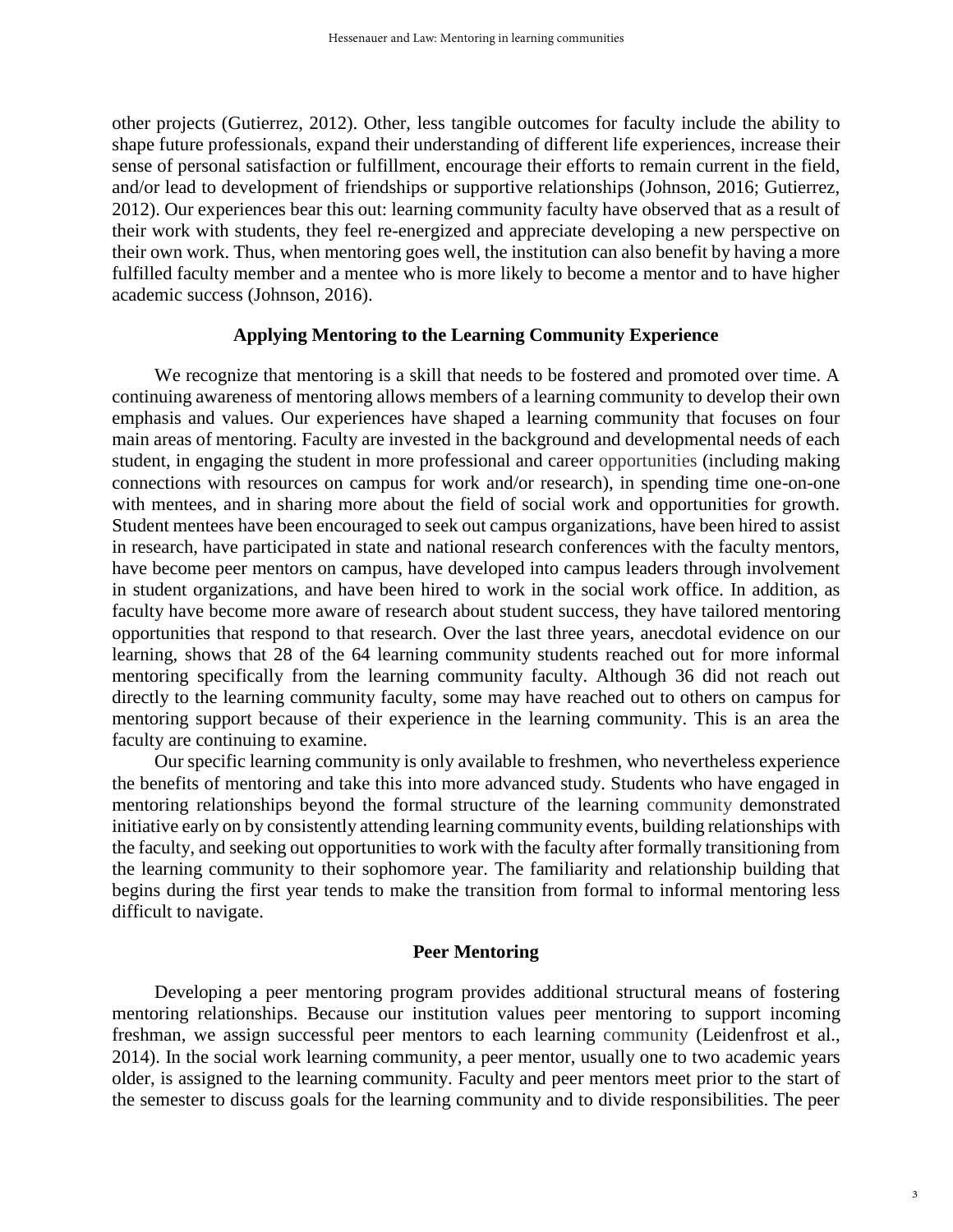mentor is identified as a colleague, instead of a student, sharing in the responsibilities of teaching classes (as appropriate), hosting learning community events, and addressing student concerns. The peer mentor role has been the most successful when the peer mentor was a past mentee in the social work learning community and thus already familiar with the goals and practices of the learning community. The peer mentor meets with students during orientation week, plans social events, and shares advice for surviving campus life. In our experience, the peer mentor tends to provide more emotional support and advice related to campus life, whereas faculty share advice related to academic and career related issues. Peer mentors do require training and supervision by faculty or the assigned office (Leidenfrost, et al., 2014). We have had to provide extra mentorship to a peer mentor when mentee issues become too overwhelming or fall outside the boundary of the peer mentor's role. A benefit of working with peer mentors is that these relationships have tended to be more reciprocal because the peer mentor has been more likely to seek out support (educational, professional, and personal) on his/her own when needed, is excited to learn more about how to share experiences with his/her own mentees, and asks more about the professor's goals and interests. Our experiences support findings by Leidenfrost et al. (2014) who recommend a mentoring cycle of past mentees being developed into mentors in order to support the progress of the student.

#### **Conclusion**

The mentoring relationship between faculty and students has transformed our learning community. Our experiences mirror Johnson's definition (2016) of mentoring, which is most evident in how we develop personal and reciprocal relationships between faculty mentors and our mentees and in the multifaceted support built upon commonalities in our shared focus on a specific profession/major. While it is possible to develop mentoring relationships in traditional classroom spaces, we believe that the learning community has dramatically increased our ability to build these important relationships and experiences. Because we meet our students as freshmen, we can jumpstart the mentoring relationship and its potential for a deeper connection than what is typically afforded faculty in the day-to-day classroom. As we socialize with our freshmen in the learning community, accompany our mentees to diversity events on campus, copresent at national conferences, and assist in identifying graduate programs, we develop social bonds that sustain a strong sense of community for both faculty and students. Research has found that it is difficult to assess which characteristics of the mentor/mentee relationship result in success (Crisp et al., 2017), we would support future research that explores how mentoring relationships transform from formal to informal and that identifies which features facilitate that transformation. In our experience, mentoring has been an invaluable piece of the learning community experience for all involved and should be considered for all learning community leaders.

#### **References**

- Crisp, G., Baker, V. L., Griffin, K. A., Lunsford, L. G., & Pifer, M. J. (2017). *Mentoring undergraduate students*. ASHE Higher Education Report, *43*(1). Hoboken, NJ: Wiley Publishers.
- Eller, L. S., Lev, E. L., & Feurer, A. (2014). Key components of an effective mentoring relationship: a qualitative study. *Nurse Education Today*, *34*(5), 815–820. http://doi.org/10.1016/j.nedt.2013.07.020